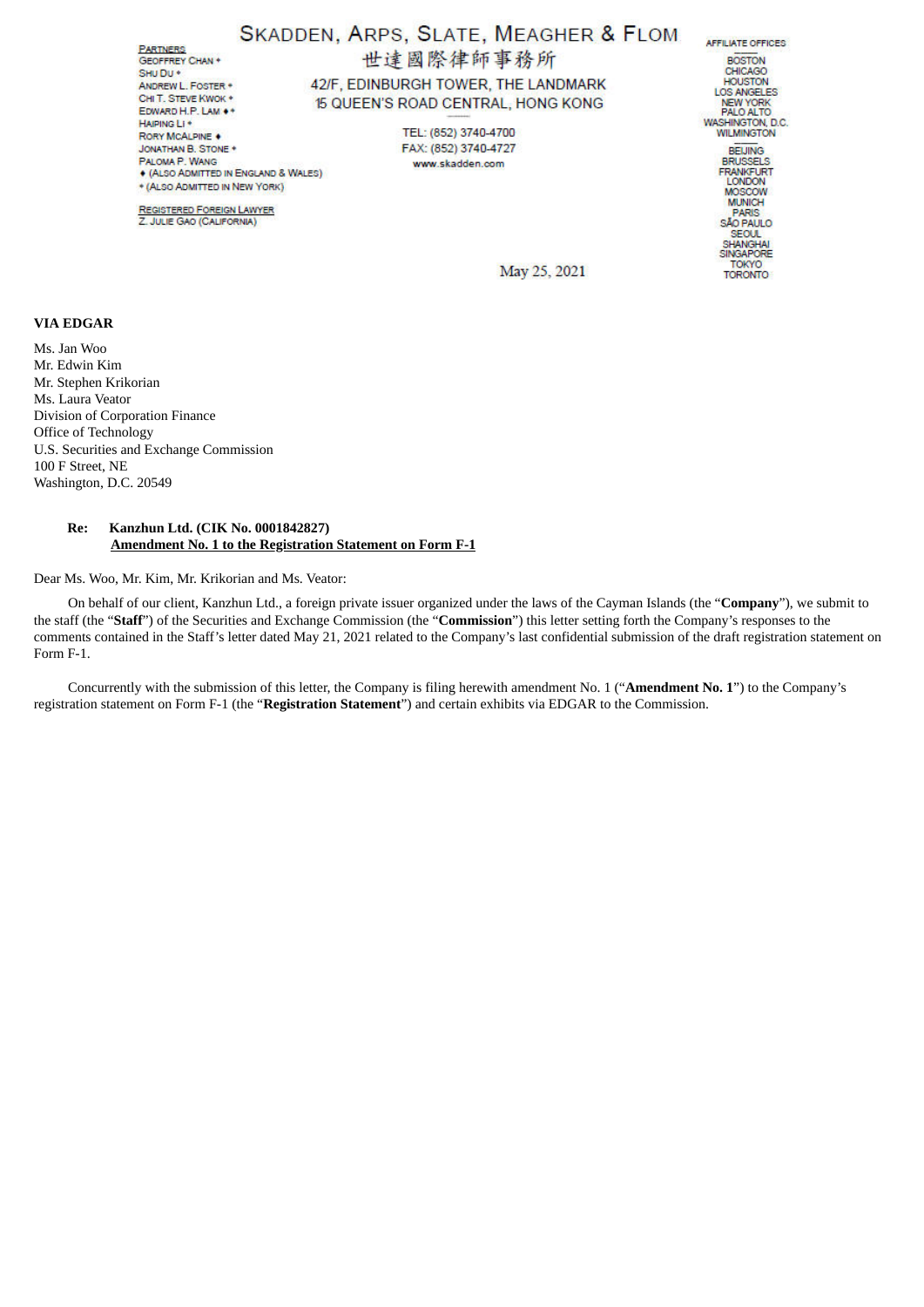Securities and Exchange Commission May 25, 2021 Page 2

The Staff's comments are repeated below in bold and are followed by the Company's responses. We have included page references in Amendment No. 1 where the language addressing a particular comment appears. Capitalized terms used but not otherwise defined herein have the meanings set forth in Amendment No. 1.

The Company respectfully advises the staff that the Company plans to make the next filing containing the estimated offering size and price range on or about June 4, 2021 and commence the road show for the offering thereafter. The Company would appreciate the Staff's timely assistance and support to the Company in meeting the proposed timetable for the offering.

#### **Management's Discussion and Analysis of Financial Condition and Results of Operations**

# **Our Acquisition of Paid Enterprise Customers, page 96**

1. Please disclose paid enterprise customers for the three months ended March 31, 2021 as compared to the three months ended March 31, 2020 to be consistent with the periods for which revenue and results of operations are presented. Please also ensure your disclosure on page 102 addresses changes in revenue as compared to changes in paid enterprise customers for these periods. To the extent there are differences in the percentage change in paid customers and the percentage change in revenue for these periods please provide explanations and fully explain all other factors that impacted revenue for the period. Please also disclose the number of key accounts for **the three months ended March 31, 2021 as compared to the three months ended March 31, 2020.**

In response to the Staff's comment, the Company has revised the disclosure on pages 96, 102 and 103 of Amendment No. 1.

While the Company acknowledges the Staff's comments regarding the number of key accounts, the Company respectfully advises the Staff that the number of key accounts on a quarterly basis is not the most relevant and meaningful measure to assess the Company's quarterly performance. This is because the Company's key accounts generally enter into annual service contracts with the Company with upfront cash payments, and such contracts all have a subscription component that allows the customers certain privileges during the contract period. The Company records the upfront cash payments from such customers as deferred revenue and recognizes the revenue from the subscription component on a straight-line basis over the year under contract. Therefore, if the Company were to present key accounts on a quarterly basis, the results (i) would not reflect the annual nature of the contracts generally signed by the key accounts of the Company, and (ii) may appear higher on an annual basis if investors aggregate quarterly figures in an attempt to derive the Company's annual number of key accounts, which may be quadruple-counting the Company's number of key accounts due to the aforementioned revenue recognition model. The Company respectfully advises the Staff that it considers key accounts on a trailing twelve-month basis, as presented on pages 97 and 103 of Amendment No. 1, a more meaningful metric to disclose, as the metric avoids the aforementioned pitfalls, provides clearer insights for investors, and better reflects the metrics the Company's management uses to evaluate the Company's business.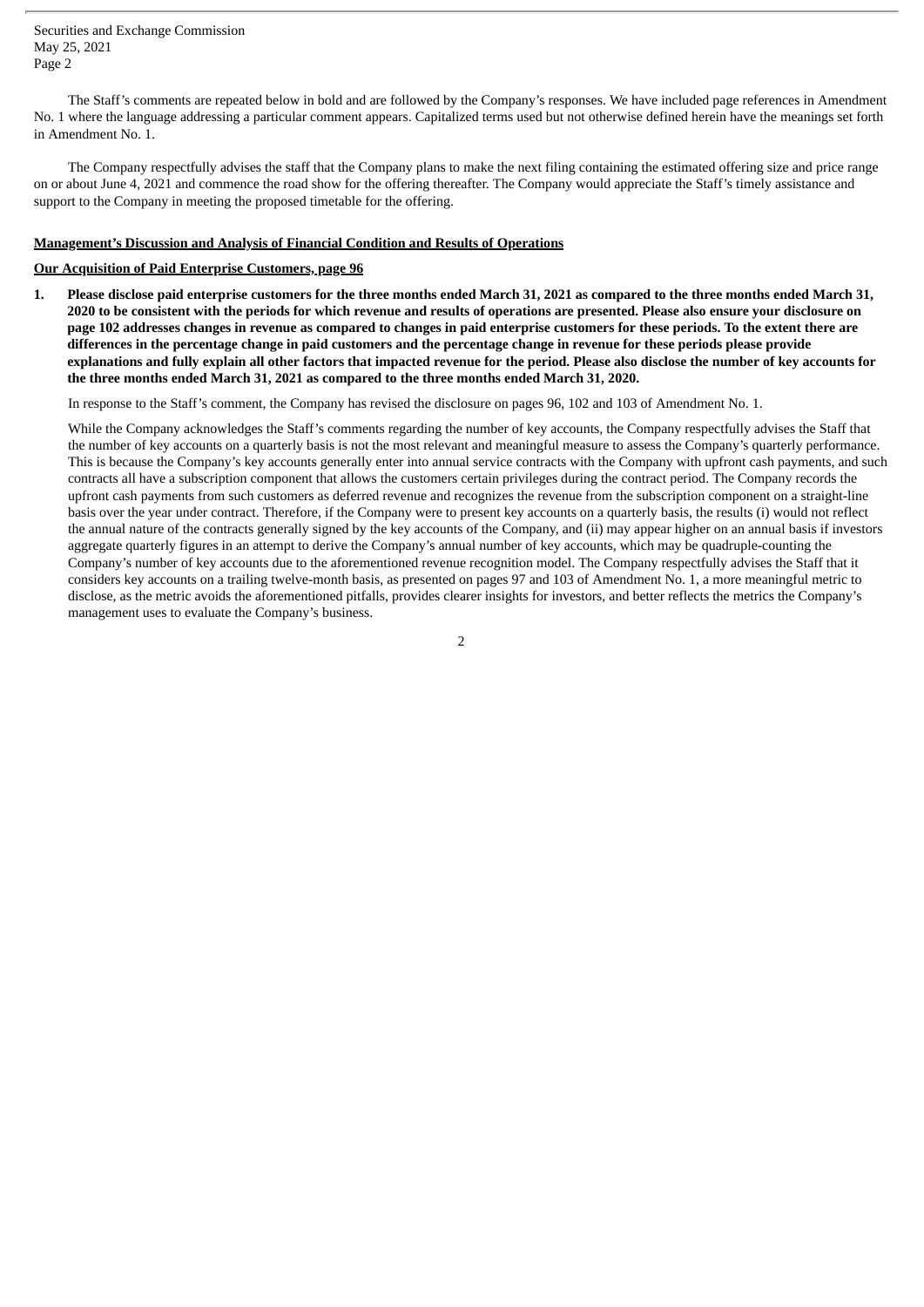# **Seasonality, page 106**

2. You disclose that your revenue growth is typically higher during the fourth quarter of each year; however, it appears that your revenue growth rate for each of the quarters ended December 31, 2019 and December 31, 2020 is less than the revenue growth rate for the **preceding quarters in the respective fiscal years. Please revise or advise.**

In response to the Staff's comment, the Company has revised the disclosure on pages 36 and 106 of Amendment No. 1 to clarify that it is the Company's revenue, rather than revenue growth, that is typically higher during the fourth quarter of a given year.

#### **Consolidated Financial Statements**

# **Notes to Consolidated Financial Statements**

#### **9. Operating Lease, page F-33**

3. In your response to prior comment 4 you state that your lease expense represents the sum of amortization of your right of use asset and accretion of your operating lease liabilities for the period. As such, this does not appear to represent the sum of the lease payments recognized on a straight line basis over the term of the lease, as required by ASC 842-20-25-6 for operating leases. Tell us if you believe your methodology results in an immaterial difference as compared to the amount that would have been recognized as expense under ASC 842-20-25-6 for each period. Otherwise, please further explain how your lease expense recognition complies with ASC 842-20-25-6 by providing a supplemental calculation demonstrating how your lease expense is determined in accordance with this paragraph.

In response to the Staff's comment, the Company respectfully advises the Staff that our operating lease expense is calculated per the guidance in ASC 842-20-25-6 That is, a single lease cost is determined by using the sum of the lease payments recognized on a straight-line basis over the lease term.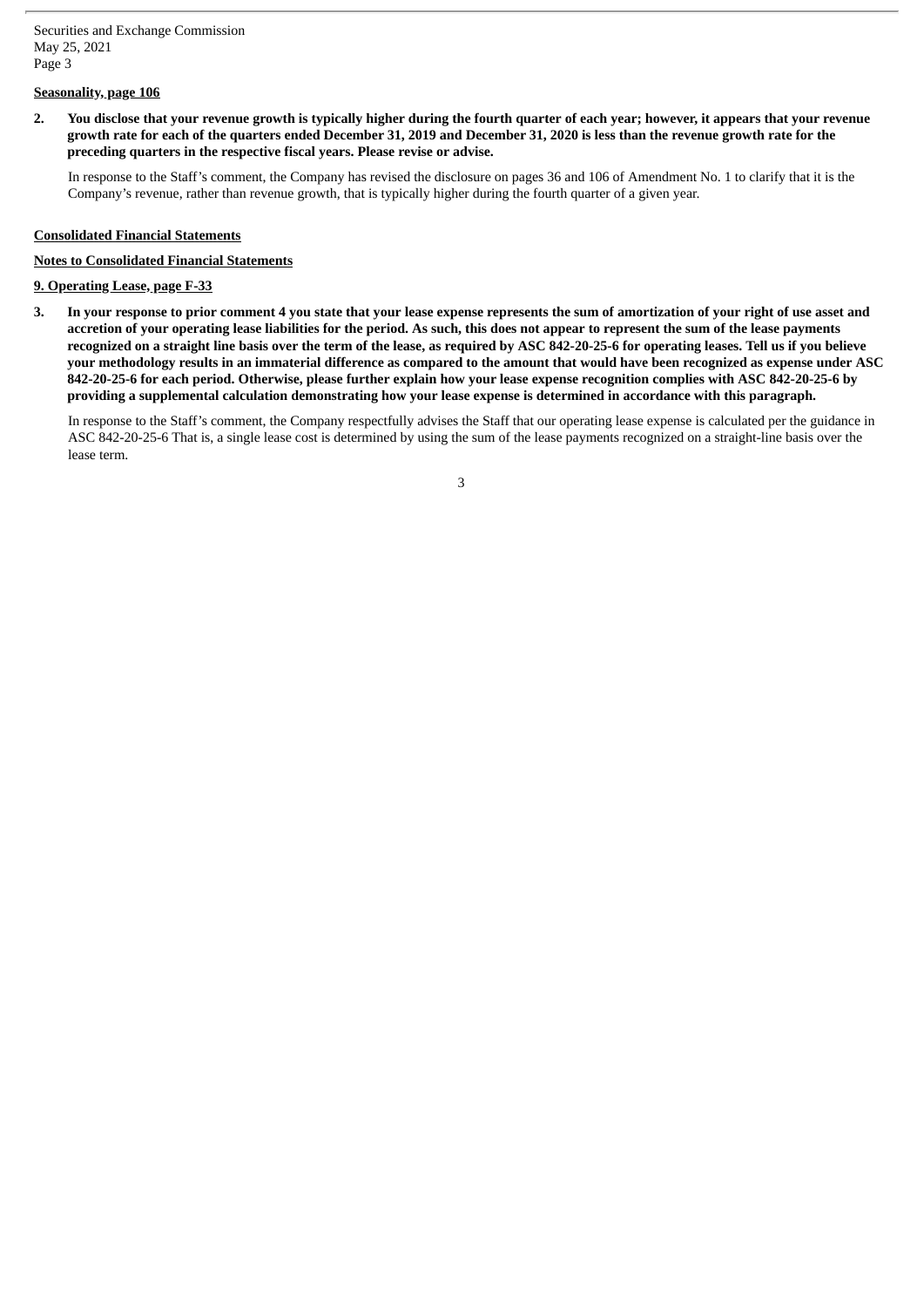This single lease expense is recorded in operating costs and expenses in the Consolidated Statement of Comprehensive Loss.

Each reporting period the following journal entries are recorded for each lease:

- 1) To record the cash lease payment:
	- Dr. Lease liability
		- Cr. Cash
- 2) To record the single lease expense
	- Dr. Single lease expense
		- Cr. Lease liability ("discount accretion")
		- Cr. Right-of-use asset ("balancing number")

In the Company's original response to prior comment 4, when the Company stated that the lease expense represents the sum of both amortization of its right-of-use assets and accretion of its operating lease liabilities, the Company was referring to the credits in journal entry # 2 above. The Company understand how that description could be confusing as those adjustments are related to balance sheet measurement rather than expense recognition.

To further illustrate, the Company's calculation of operating lease is line with the illustrative example set forth in ASC842-20-55-22 to 26 and ASC842-20-55-29 to 30. Therefore, to further clarify, the Company respectfully uses this example to illustrate the same rational that the Company applies to determine the lease expense.

Per ASC 842-20-55-22 to 25, Lessee enters into a 10-year lease of an asset, with an option to extend for an additional 5 years. Lease payments are \$50,000 per year during the initial term and \$55,000 per year during the optional period, all payable at the beginning of each year. Lessee incurs initial direct costs of \$15,000. At the commencement date, Lessee concludes that it is not reasonably certain to exercise the option to extend the lease and, therefore, determines the lease term to be 10 years. The rate implicit in the lease is not readily determinable. Lessee's incremental borrowing rate is 5.87 percent, which reflects the fixed rate at which Lessee could borrow a similar amount in the same currency, for the same *term, and with similar collateral as in the lease at the commencement date.*

Detailed calculation is illustrated as below:

Single lease expense: Total lease payments are US\$500,000 plus initial direct costs of US\$15,000. Total amount is US\$515,000. Therefore, annual lease expense is US\$51,500 (\$515,000/10 years).

Lease liability and right-of-use asset: After using incremental borrowing rate of 5.87%, initial operating lease liability recorded is US\$342,017 and right-of-use assets recorded is US\$407,017 after taking into consideration of upfront payment of US\$50,000 and initial direct cost of US\$15,000.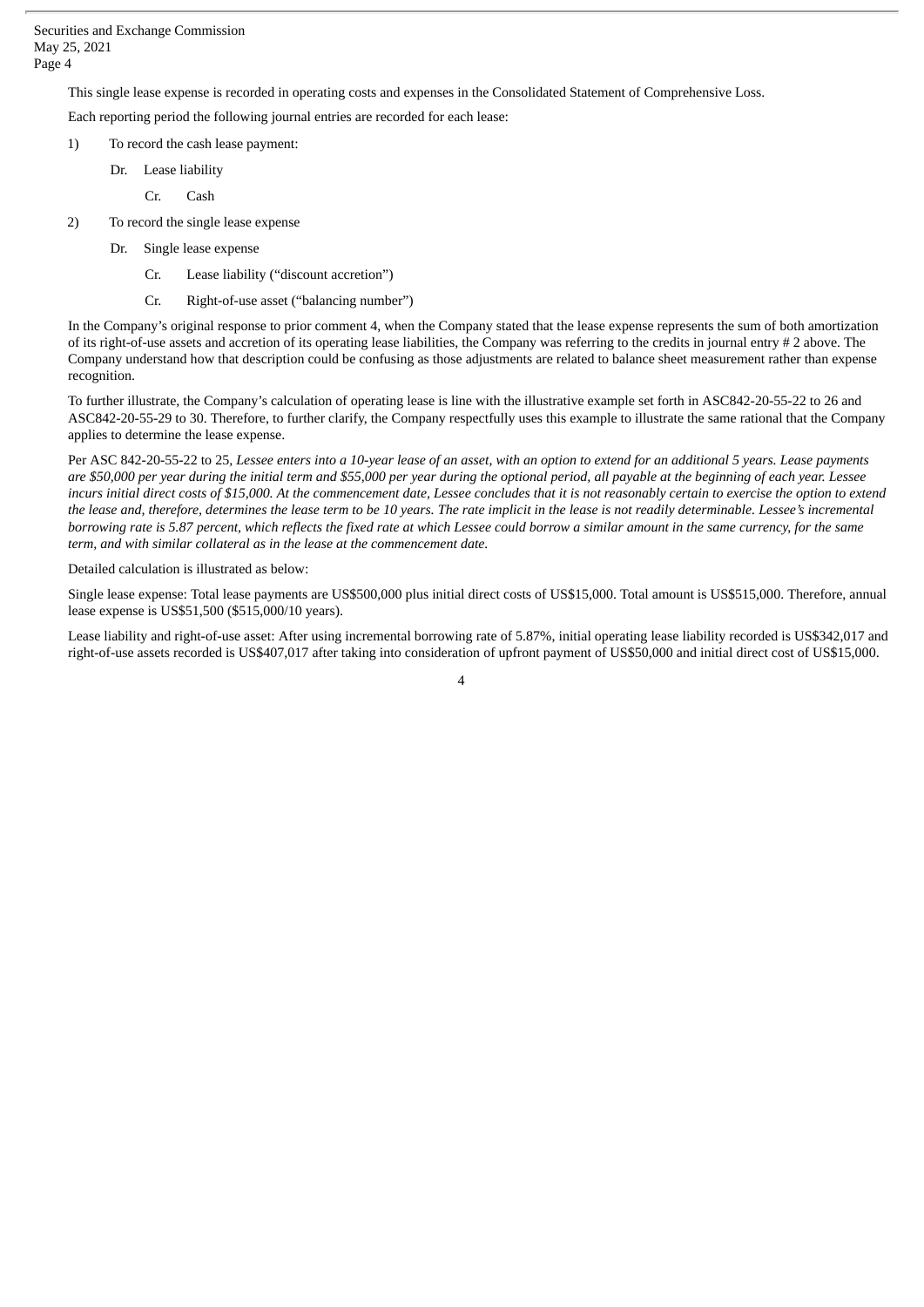At the **end** of each year during the 10-year lease term, adjustment of right-of-use assets and operating lease liabilities are illustrated as below:

|                |                  |                 |                    | Right-of-use assets<br>(RoU)                                    |                   |
|----------------|------------------|-----------------|--------------------|-----------------------------------------------------------------|-------------------|
|                |                  | Accretion       | Ending             |                                                                 |                   |
|                |                  | of              |                    |                                                                 |                   |
|                |                  |                 |                    |                                                                 | Ending<br>balance |
| payment        | expense          | liabilities     | liabilities        | to RoU                                                          | of RoU            |
|                |                  |                 | $d = initial$      |                                                                 |                   |
|                |                  |                 | operating          |                                                                 |                   |
|                |                  |                 | lease              |                                                                 | $f=$              |
|                |                  |                 | liabilities        |                                                                 | initial           |
| $\mathfrak{a}$ | $\boldsymbol{b}$ | $\mathcal{C}$   | $+c-a$             | $e = b - c$                                                     | $RoU-e$           |
|                |                  |                 | 342,017*           |                                                                 | 407,017           |
| 65,000*        | 51,500           | 20,076          | 362,093            | 31,424                                                          | 375,593           |
| 50,000         | 51,500           | 18,320          | 330,413            | 33,180                                                          | 342,413           |
| 50,000         | 51,500           | 16,460          | 296,873            | 35,040                                                          | 307,373           |
| 50,000         | 51,500           | 14,491          | 261,364            | 37,009                                                          | 270,364           |
| 50,000         | 51,500           | 12,407          | 223,771            | 39,093                                                          | 231,271           |
| 50,000         | 51,500           | 10,200          | 183,971            | 41,300                                                          | 189,971           |
| 50,000         | 51,500           | 7,864           | 141,835            | 43,636                                                          | 146,335           |
| 50,000         | 51,500           | 5,391           | 97,226             | 46,109                                                          | 100,226           |
| 50,000         | 51,500           | 2,774           | 50,000             | 48,726                                                          | 51,500            |
| 50,000         | 51,500           |                 |                    | 51,500                                                          |                   |
| 515,000        | 515,000          | 107,983         |                    | 407,017                                                         |                   |
|                | Annual<br>cash   | Annual<br>lease | operating<br>lease | Operating lease liabilities<br>balance of<br>operating<br>lease | Adjustment        |

Since the first lease payment is made on the lease commencement date, the balance of operating lease liabilities at initial measurement is the present value of the nine remaining lease payments. The payment of US\$65,000 (US\$51,000 lease payment and US\$15,000 initial direct costs) is shown in the table above in year 1 but it did not impact the measurement of the lease liability since it was paid at commencement. It was only shown in the table to illustrate all payments made for this lease example. Therefore, the Company wants to clarify that the change in the lease liability from the initial measurement to the end of year 1 is only the accretion of the lease liability. Starting after year 1, the lease liability is reduced for each cash lease payment and increased for the accretion of the lease liability.

As a result, the carrying amount of operating lease liability is US\$362,093 (US\$342,017 + US\$20,076) initially, and the carrying amount of the right-of-use asset is US\$375,593 (US\$407,017-US\$51,500+US\$20,076) which is in line with the result set forth in ASC842-20-55-30.

According to the above calculation, annual lease expense represents the sum of the lease payment which is recognized on a straight-line basis, i.e. US\$51,500 per year, over the 10-year lease term.

As disclosed in page F-33 of Amendment No. 1, operating lease cost, RMB 42,508 thousands and RMB 71,706 thousands for the year ended December 31, 2019 and 2020, respectively, by analogy it represents column b above.

The Company's accounting for operating lease liabilities complies with the above illustration and ASC 842 Operating lease.

# **Unaudited Interim Condensed Consolidated Financial Statements**

# **Notes to Unaudited Interim Condensed Consolidated Financial Statements**

**14. Ordinary Shares, page F-94**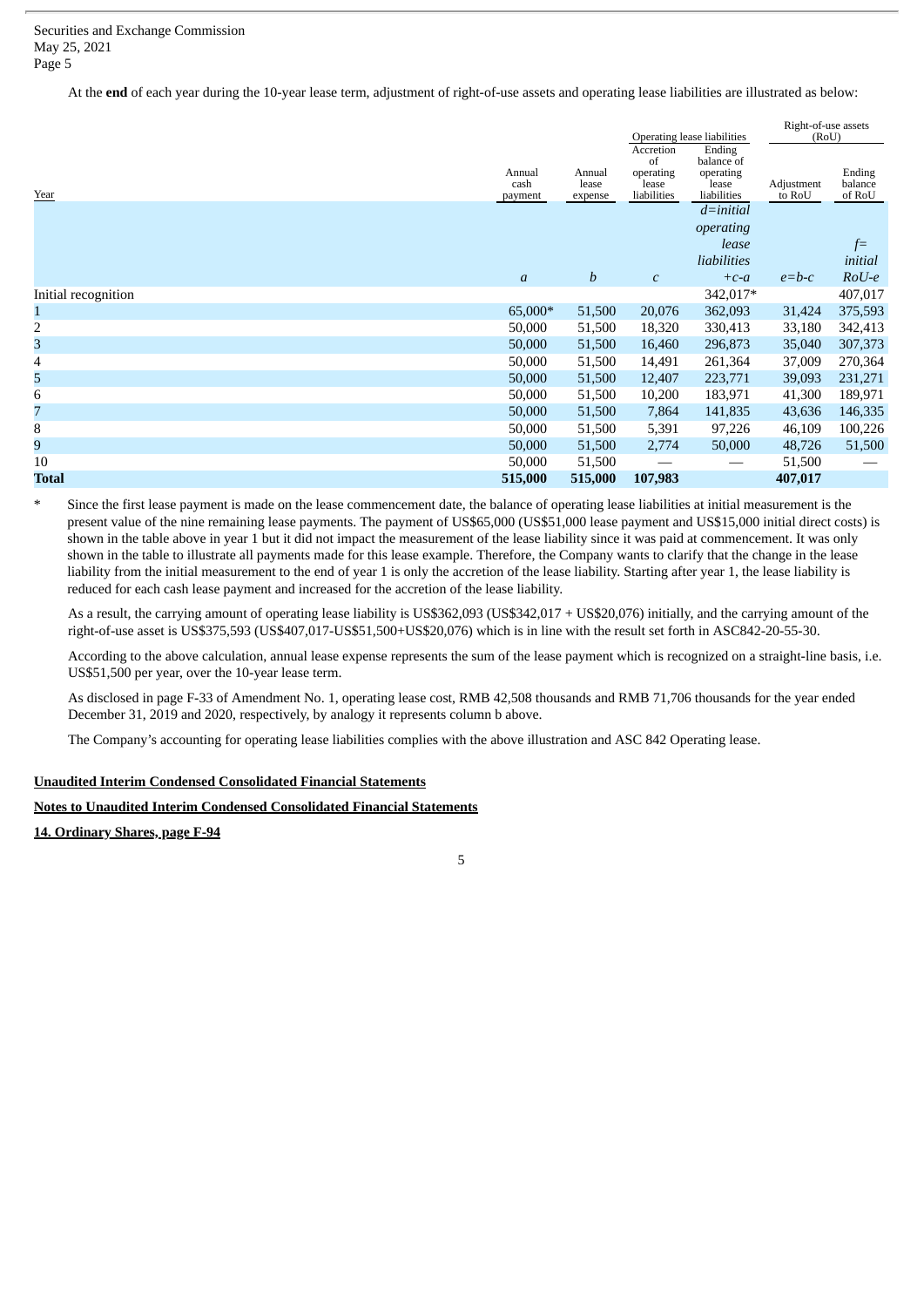# 4. Your disclosure states that you repurchased 1,181,339 Class B ordinary shares from Techwolf Limited at a price of US\$ 5.33 and the difference between the purchase price and the fair value of the Class B ordinary shares was recorded as additional paid in capital. Please clarify the fair value of the shares on the repurchase date and how you considered recording this difference as compensation expense. In **this regard, we note that Techwolf is 100% owned by Mr. Peng Zhao, your CEO.**

In response to the Staff's comment, the Company respectfully advises the Staff that fair value of an ordinary share in March 2021 (US\$6.78) is disclosed on page 115 of Amendment No. 1, which is higher than the repurchase price of US\$5.33. Prior to the repurchase transaction, the Company had a receivable from Mr. Peng Zhao. This receivable was fully settled with the Class B ordinary shares repurchase transaction (please see Note 12 — Related Parties Balances and Transactions for disclosure). Instead of paying cash, Mr. Peng Zhao tendered Class B ordinary shares to repay the receivable. Thus, the difference between the carrying value of the receivable and the fair value of Class B ordinary shares tendered by Mr. Peng Zhao was not a compensation charge, rather it is an economic gain on settlement of the receivable. Since Mr. Peng Zhao is an equity holder, the economic gain on this settlement was treated as a capital contribution and recorded as a credit to additional paid in capital in the unaudited interim condensed consolidated financial statements. Further, the Company respectfully advises the Staff that the amount of this additional capital contribution was offset by the cancelation of the Class B ordinary shares which has a larger effect, resulting in negative amount of the "Additional paid-in capital" balance in the Company's unaudited interim condensed consolidated financial statements.

\* \* \*